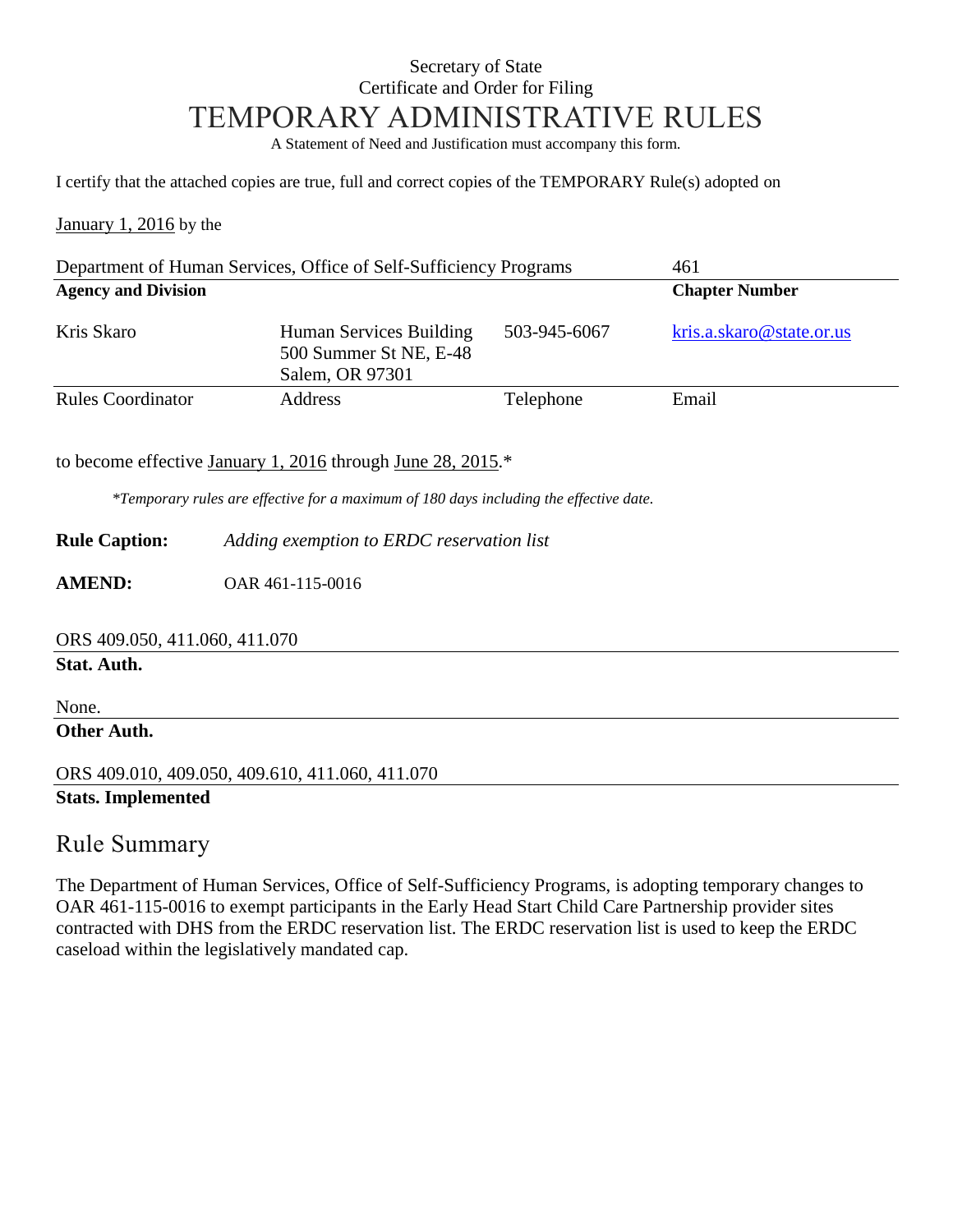# Secretary of State STATEMENT OF NEED AND JUSTIFICATION

A Certificate and Order for Filing Temporary Administrative Rules must accompany this form.

| Department of Human Service, Office of Self-Sufficiency Programs | 461                   |
|------------------------------------------------------------------|-----------------------|
| <b>Agency and Division</b>                                       | <b>Chapter Number</b> |

**In the Matter of:** *Temporary amendment of OAR 461-115-0016*

#### Need for the Rules

OAR 461-115-0016 needs to be amended because Oregon has agreed to work with the federal Early Head Start Child Care Partnership project which is a three-year initiative to increase access to quality child care programs for parents needing subsidized child care. This agreement would be compromised if participants in the program are subject to the ERDC reservation list. This amendment exempts participants in the Early Head Start Child Care Partnership project from the reservation list.

## Documents Relied Upon

None.

# Justification of Temporary Rules

The Department finds that failure to act promptly by amending OAR 461-115-0016 will result in serious prejudice to the public interest, the Department, and participants in the Early Head Start Child Care Partnership. Without proceeding by temporary rule, these clients will be subject to the ERDC reservation list which will impact the stability of these families. The Department needs to proceed by temporary rule because the public, the Department, and participants in the Early Head Start Child Care Partnership will immediately benefit because these families will be able to receive subsidized, contracted child care assistance even when the reservation list is activated. This access will increase the opportunity to impact the generational cycle of poverty in a positive way.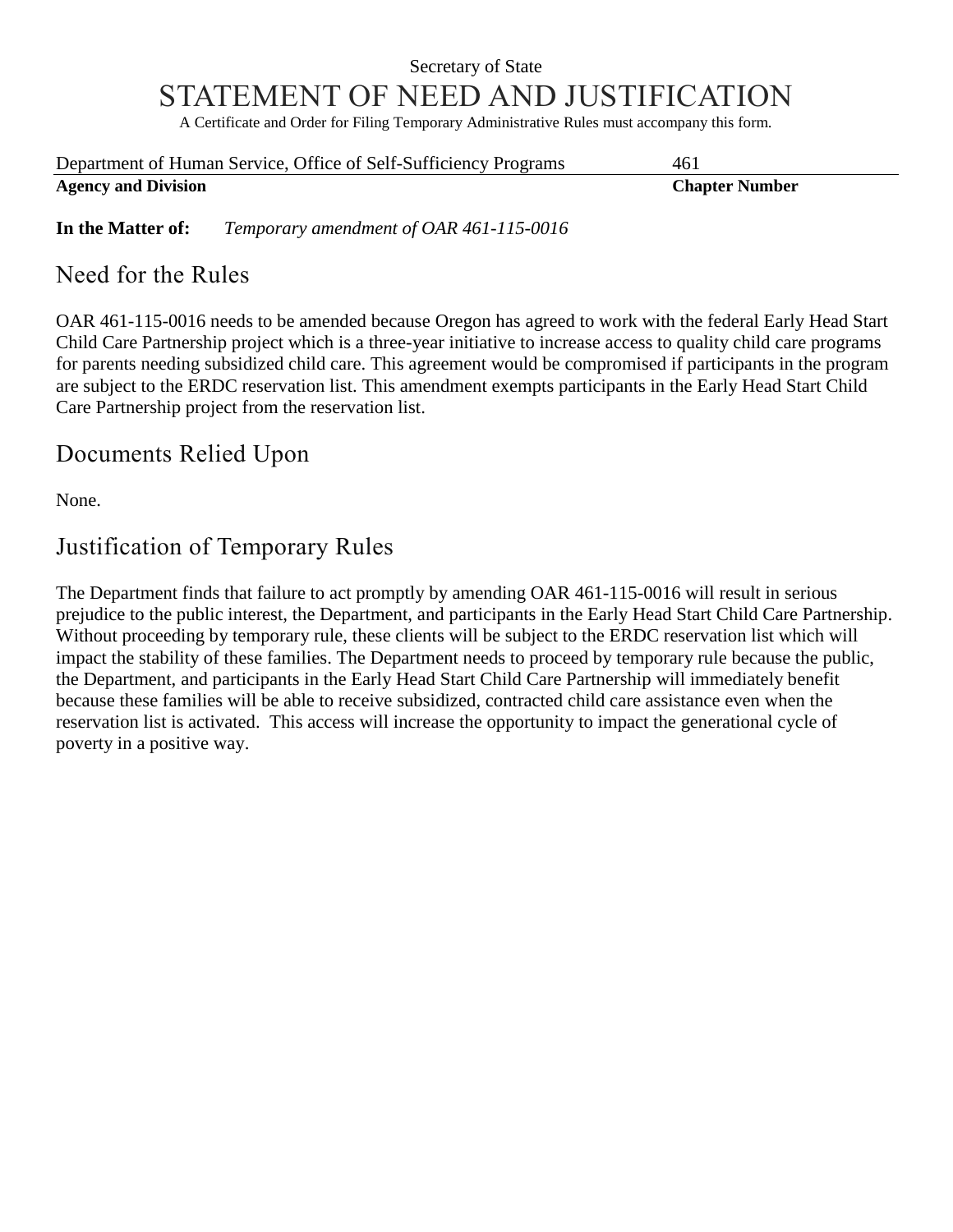Application Process; Reservation List for ERDC

Notwithstanding any other rule in chapter 461 of the Oregon Administrative Rules, in the ERDC program:

- (1) *Eligibility* (see OAR 461-001-0000) is subject to the availability of funds. The Department may implement a Child Care Reservation List whenever the Department determines that sufficient funding is not available to sustain benefits for all of the applicants requesting assistance.
- (2) Except as provided in section (3) of this rule, the following applicants are subject to placement on the Child Care Reservation List when the Child Care Reservation List is in effect:
	- (a) New applicants for ERDC when no member of the ERDC filing group (see OAR 461-110-0310 and 461-110-0350) meets the requirements of one or more of the following paragraphs:
		- (A) Received a partial or full month of REF, SFPSS, or TANF program cash benefits from the State of Oregon in at least one of the preceding three months; and no member of the ERDC program filing group may be concurrently receiving TANF program benefits except as allowed under OAR 461-165-0030.
		- (B) Is eligible for and being placed in a current opening in a Head Start program contracted slot under OAR 461-135-0405, or an Oregon Program of Quality contracted slot under OAR 461-135-0407, or an Early Head Start Child Care Partnership contracted slot.
		- (C) The *caretaker* (see OAR 461-001-0000) is currently working with Child Welfare as part of a CPS assessment or open case, an ongoing safety plan is in place, and Child Welfare has determined the use of child care as part of an ongoing safety plan will:
			- (i) Prevent removal of the *child* (see OAR 461-001-0000) from their home;
			- (ii) Allow a *child* to be returned home; or
			- (iii) Allow for placement of the *child* with a relative or with an adult whom the *child* or the family of the *child* has an established relationship.